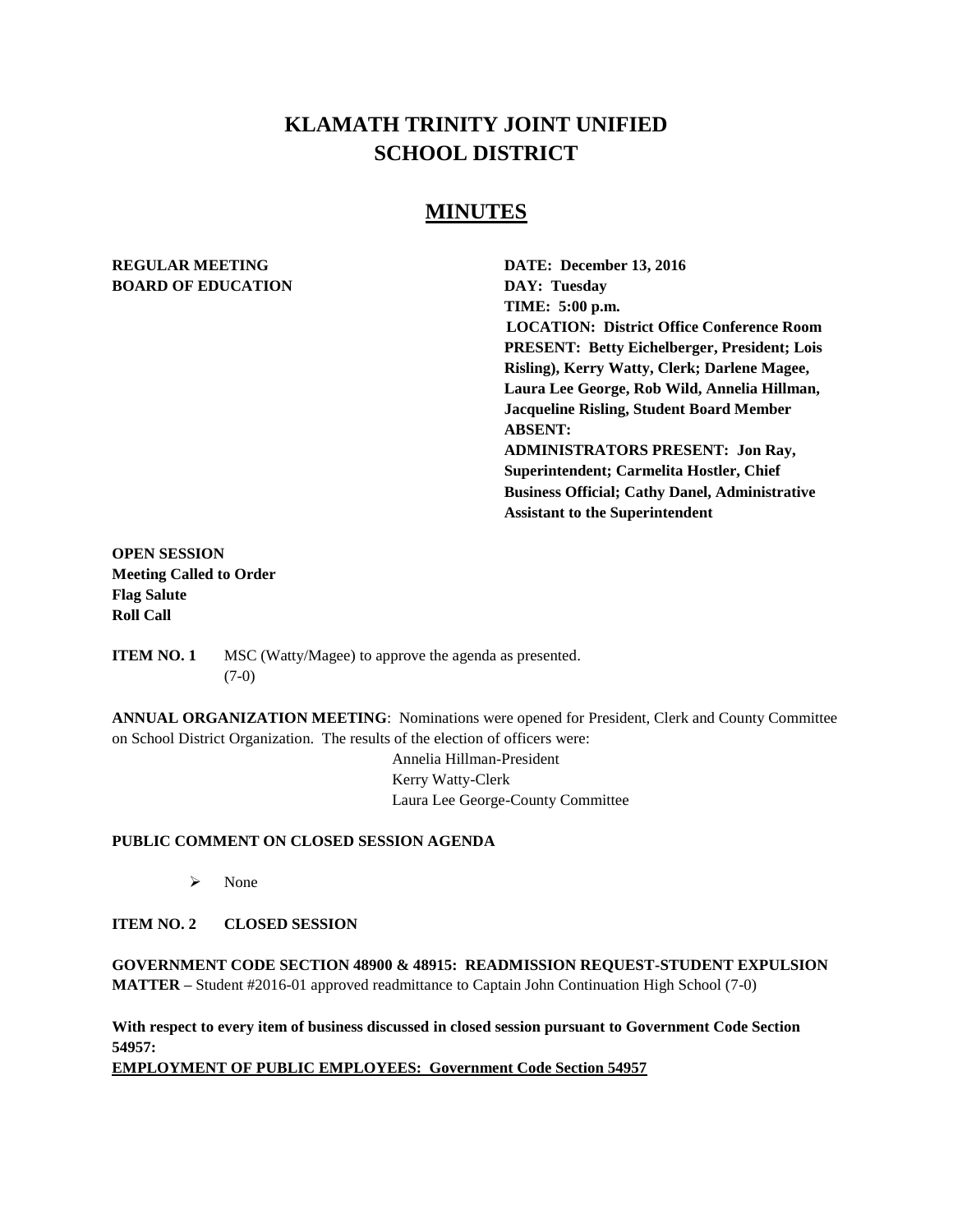- $\triangleright$  To approve the transfer for Lydia Biggs to Instructional Assistant/Severely Handicapped Aide at Weitchpec Elementary School.
- $\triangleright$  To approve the transfer for Maribeth Herwig to ASES Site Lead at Trinity Valley Elementary School.
- $\triangleright$  To approve the transfer for Maribeth Herwig to Grounds Supervisor at Trinity Valley Elementary School.
- To hire Nikolai Valentine as a Teacher at Trinity Valley Elementary School.

# **STIPENDS**

- $\triangleright$  To hire Michael Lee as the Wrestling Coach at Hoopa Valley High School.
- > To hire Mathew Bigham as the JV Boys Basketball Coach at Hoopa Valley High School.
- To hire Lillian Jarnaghan as the JV Girls Basketball Coach at Hoopa Valley High School.

# **VOLUNTEER COACHING**

 $\triangleright$  To approve Joshua McKnight and Nick White as volunteer wrestling coaches at Hoopa Valley High School.

*All hires were approved by one motion. (7-0)*

**GOVERNMENT CODE SECTION 54957**: Public Employee discipline, dismissal, release, non re-election, acceptance of the resignation of, or other action which otherwise affects the employment status of a public employee.

GOVERNMENT CODE SECITON 54956.9 Conference with Legal Counsel – Anticipated Litigation: Under Government Code sections 54956.9(d)(2), the Klamath Trinity Joint Unified Board of Trustees hereby provides public notice that it may meet in Closed Session to decide whether there is significant exposure to litigation, and to consider and act in connection with matters for which there is a significant exposure to litigation. Under Government Code sections 54956.9, the Klamath Trinity Joint Unified Board of Trustees hereby provides public notice that it may meet in Closed Session to decide to initiate litigation and to consider and act in connection with litigation it has decided to initiate Conference with Legal Counsel – Anticipated Litigation: Significant exposure to Litigation.

GOVERNMENT CODE SECTIONS 6549.1(d) AND 54957.6 CONFERENCE WITH LABOR NEGOTIATOR Agency Negotiator: Jon Ray, Superintendent, Employee Organizations: Klamath Trinity Teachers Association (KTTA); California School Employees Association, Chapter 347 (CSEA); Unrepresented Employees. CONFERENCE WITH DISTRICT NEGOTIATOR:

# **RETURN TO OPEN SESSION** 6:50 **p.m.**

# **ITEM NO. 3 ANNOUNCEMENT OF ACTIONS TAKEN IN CLOSED SESSION WHICH ARE REQUIRED TO BE ANNOUNCED**

**ITEM NO. 4 PUBLIC COMMENT AND COMMUNICATION ON NON-AGENDAT ITEMS: TO INCLUDE INDIAN POLICIES AND PROCEDURES**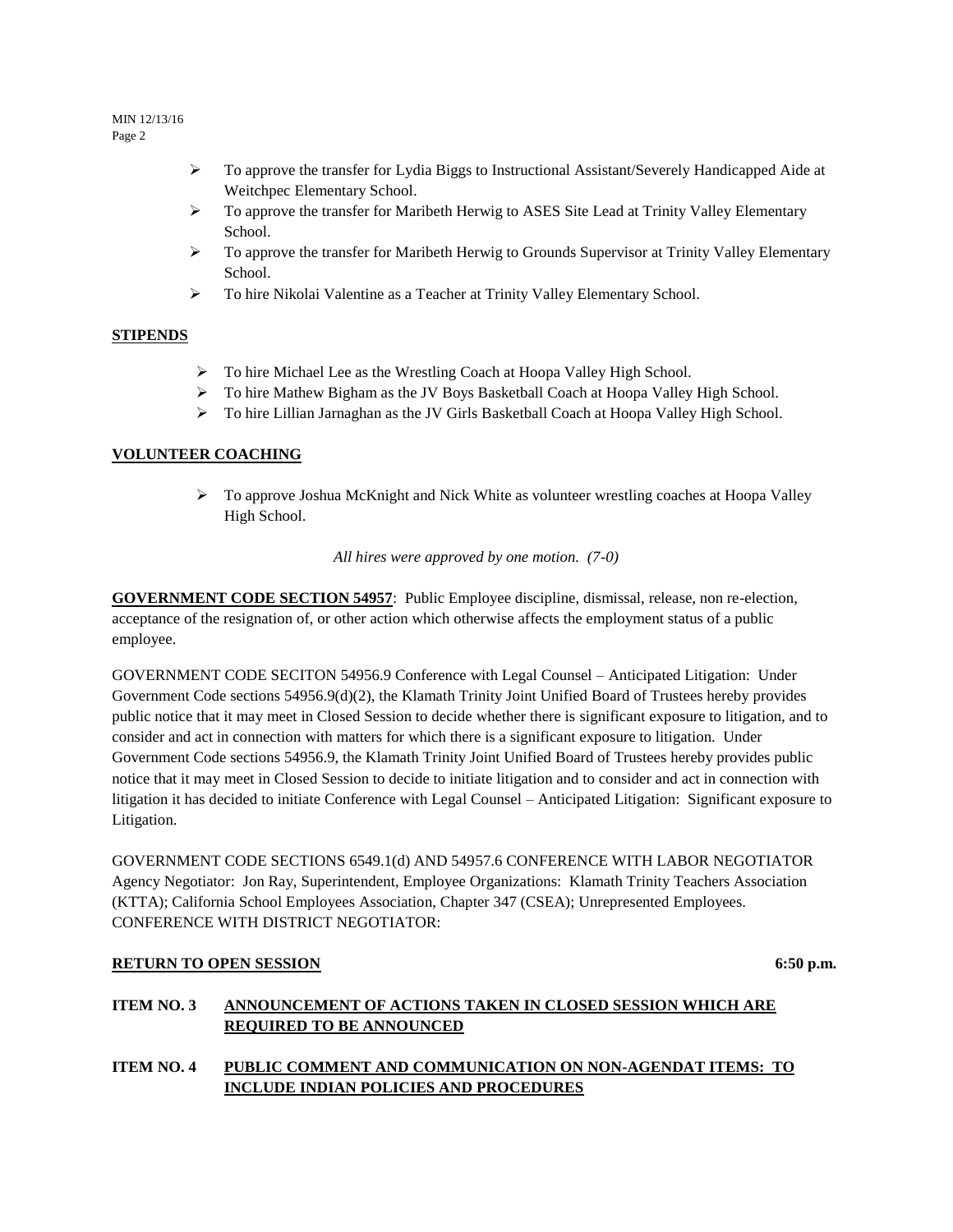$\triangleright$  No comments

# **ITEM NO. 5 CONSENT AGENDA**

MSC (George/Magee) to consider the second part of Item 5.3separately from the consent agenda and then to approve the consent agenda. (7-0)

# **5.1 MINUTES OF PREVIOUS MEETING**

Regular Meeting – November 8, 2016

## **5.2 BILLS AND WARRANTS REPORT**

Total for the month of October: \$4,181,099.27 Total for the month of November: \$4,116,246.41

# **5.3 OUT OF STATE TRAVEL**

The Board approved the request for the Varsity Girls and Boys Basketball teams to travel to Brookings, Oregon on Dec. 28-30.

MSC (George/Wild) to approve sending five to six Hoopa High staff members, dependent on finding funding, to the Menominee Indian Reservation to gain information on becoming a Trauma Informed school district. (6-1 Abstain/Hillman)

# **5.4 TRINITY VALLEY 8th GRADE FUNDRAISING SCHEDULE**

The Board approved the fundraising schedule for Trinity Valley Elementary School.

#### **5.5 8 th GRADE TRIP ITINERARIES**

The Board approved the itineraries for Jack Norton, Trinity Valley, Orleans and Hoopa Elementary Schools.

# **5.6 APPROVAL OF A CTE ADVISORY COMMITTEE**

The Board approved a district wide CTE Advisory Committee to provide oversight of the CTEIG and Perkins Grant which consists of Dustin Rossman, Brad Johnson, Tom Hill, Sydney McConnell, Manuel Sanchez, Phillip Pike, Willie Hostler, and Jennifer Lane.

## **ITEM NO. 6 DISTRICT REPORTS**

**6.1** Employee Group Reports: None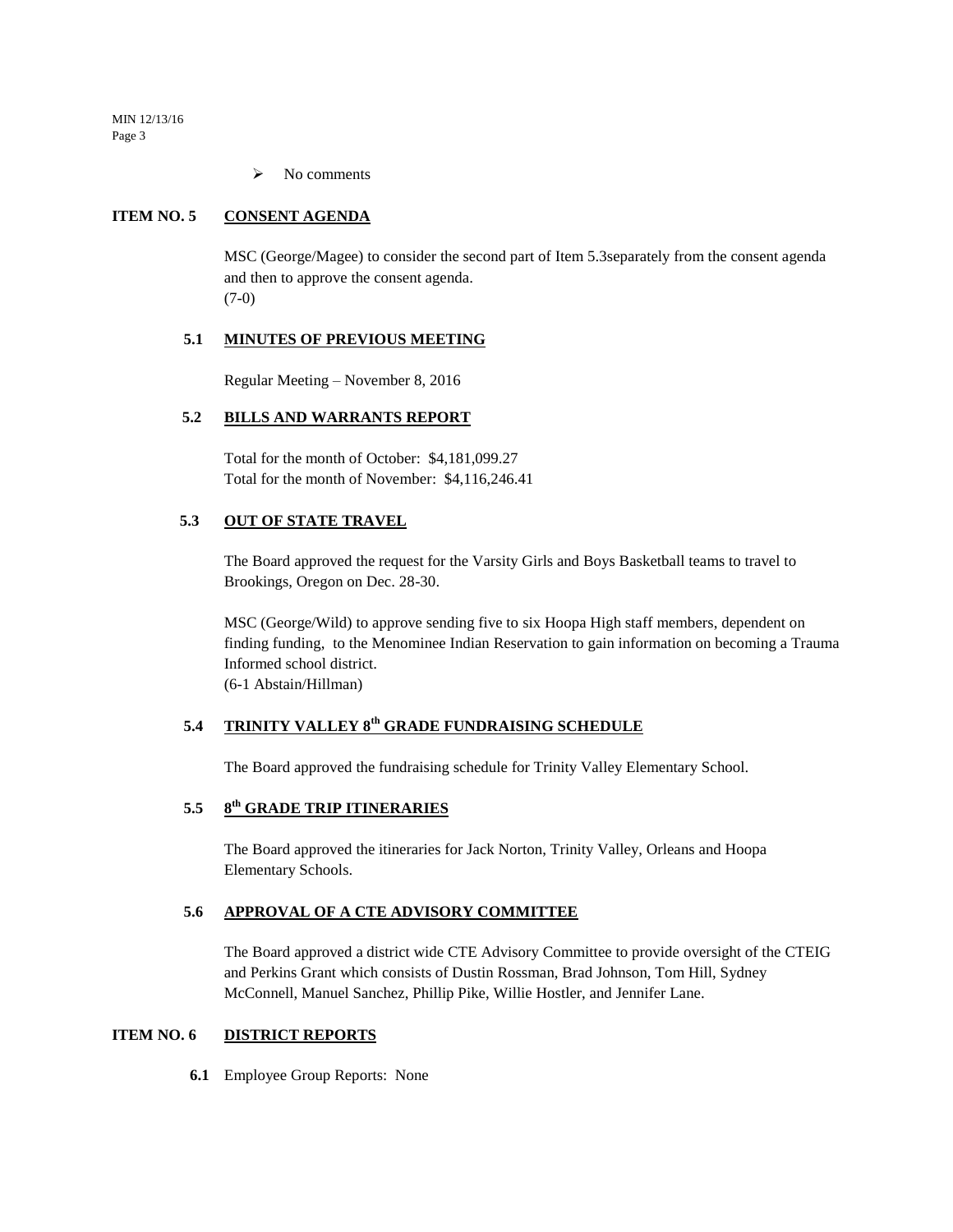- **6.2** Indian Education Director's Report: Margo Robbins shared a power point presentation regarding her trip to Australia. Margo also handed out her Impact Aid Report to the Board members.
- **6.3** Construction Update**:** Kevin Nolen reported Phase II is going slowly due to the rainy weather. Trinity Valley projects have been making some progress. Kevin will be recommending that the parking lot at Hoopa Elementary that is not paved have road base put on it so it can be used until we get some dry weather so it could be paved. Some concrete work is being done however. Hoopa Elementary classrooms are on schedule to be completed by winter break. Orleans and Jack Norton will be completed in the interior also. Trinity Valley multi-purpose room and kitchen are now open.

# **ITEM NO. 7 ITEMS FOR BOARD ACTION**

## **7.1 DISTRICT CERTIFICATION OF FIRST INTERIM**

MSC (George/Wild) to certify the first interim budget as positive. (7-0)

# **7.2 MCCUEN CONSTRUCTION, INC. CHANGE ORDER FOR HOOPA ELEMENTARY SCHOOL - PHASE II**

MSC (Wild/Watty) to approve the change orders in the amount of \$366,183.98. (7-0)

# **7.3 MCCUEN CONSTRUCTION, INC. CHANGE ORDER FOR HOOPA VALLEY HIGH VALLEY - PHASE II, INCREMENT 1**

MSC (George/Magee) to approve the change orders in the amount of \$408,806.22. (7-0)

## **7.4 SCHOOL SITE PLAN FOR CAPTAIN JOHN CONTINUATION HIGH SCHOOL**

MSC (Risling/Wild) to approve the fall revision to the 2016-2017 school plan.  $(7-0)$ 

## **7.5 SCHOOL SITE PLAN FOR HOOPA VALLEY HIGH SCHOOL**

MSC (George/Watty) to approve the fall revision to the 2016-2017 school plan.  $(7-0)$ 

## **7.6 SCHOOL SITE PLAN FOR TRINITY VALLEY ELEMENTARY SCHOOL**

MSC (George/Watty) to approve the fall revision to the 2016-2017 school plan.  $(7-0)$ 

## **7.7 REVISION TO THE LEA PLAN**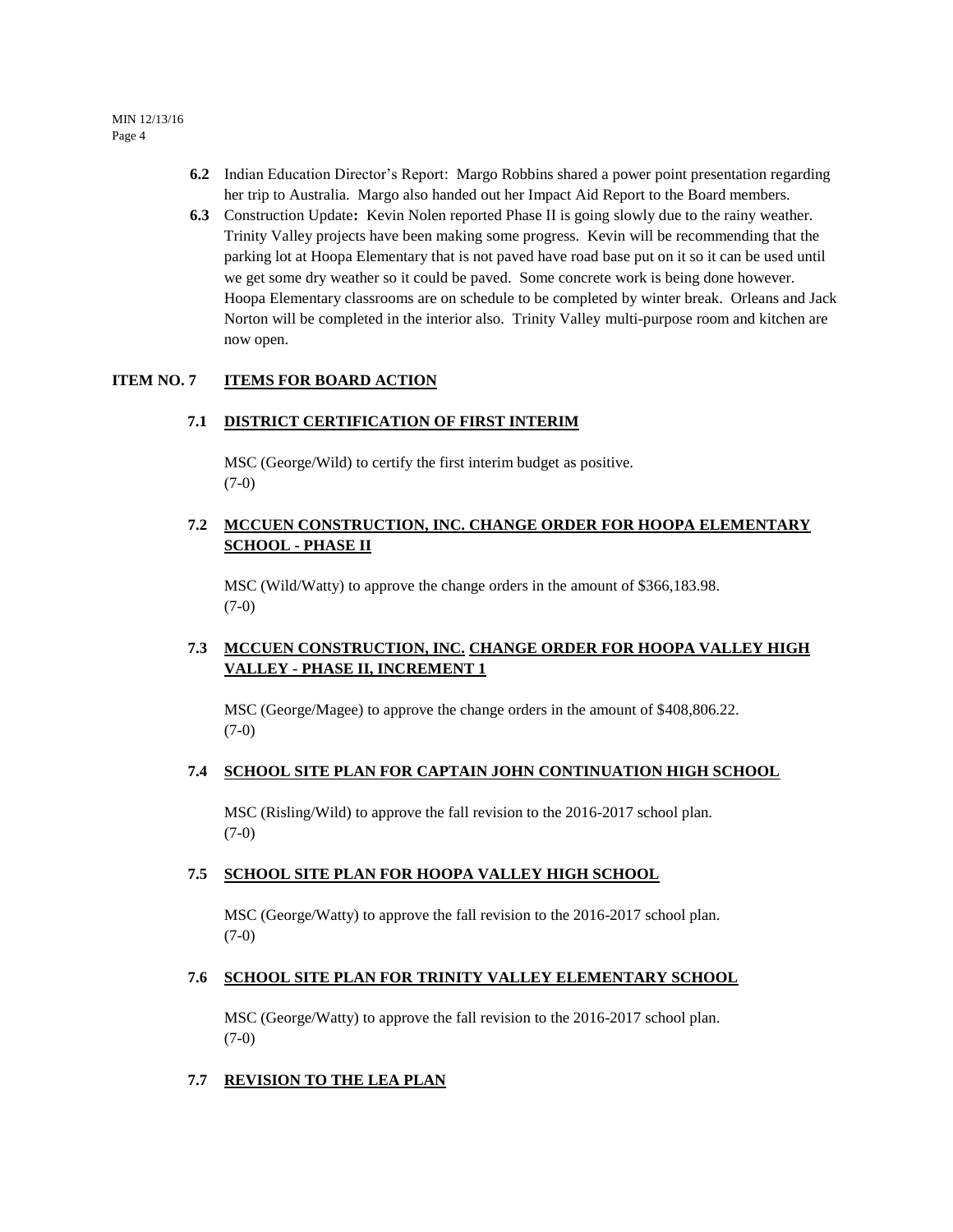MSC (Watty/Magee) to approve the proposed revisions to the LEA Plan. (7-0)

# **7.8 MCCUEN CONSTRUCTION, INC. CHANGE ORDER FOR HOOPA VALLEY HIGH VALLEY - PHASE II, INCREMENT 2**

MSC (Magee/Watty) to approve the change orders in the amount of \$698,103.83 (7-0)

# **7.9 MCCUEN CONSTRUCTION, INC. CHANGE ORDER FOR JACK NORTON ELEMENTARY SCHOOL**

MSC (Magee/Hillman) to approve the change orders in the amount of \$129,061.63.  $(7-0)$ 

# **7.10 MCCUEN CONSTRUCTION, INC. CHANGE ORDER FOR ORLEANS ELEMENTARY SCHOOL-PHASE II**

MSC (Watty/Magee) to approve the change orders in the amount of \$205,603.90. (7-0)

# **7.11 MCCUEN CONSTRUCTION, INC. CHANGE ORDER FOR TRINITY VALLEY ELEMENTARY SCHOOL MULTI-PURPOSE ROOM & KITCHEN- INCREMENT 1**

MSC (Magee/George) to approve the change orders in the amount of \$391,590.76. (7-0)

# **7.12 MCCUEN CONSTRUCTION, INC. CHANGE ORDER FOR TRINITY VALLEY ELEMENTARY SCHOOL–PHASE II INCREMENT 2**

MSC (Watty/Magee) to approve the change orders in the amount of \$198,195.96. (7-0)

# **7.13 ASBESTOS SCIENCE TECHNOLOGIES, INC.-HOOPA HIGH SCHOOL GYMNASIUM WINDOWS-PHASE I**

MSC (Watty/Wild) to approve the proposal in the amount of \$12,471.24 for lead sampling and inspection work. (7-0)

# **7.14 ASBESTOS SCIENCE TECHNOLOGIES, INC.-HOOPA HIGH SCHOOL EXTERIOR SIDING-CLASSROOM WING-CHANGE ORDER-INCREMENT 2, PHASE 2**

MSC (Hillman/Watty) to approve the change order in the amount of \$7,025.00 for the abatement of mold and asbestos.

 $(7-0)$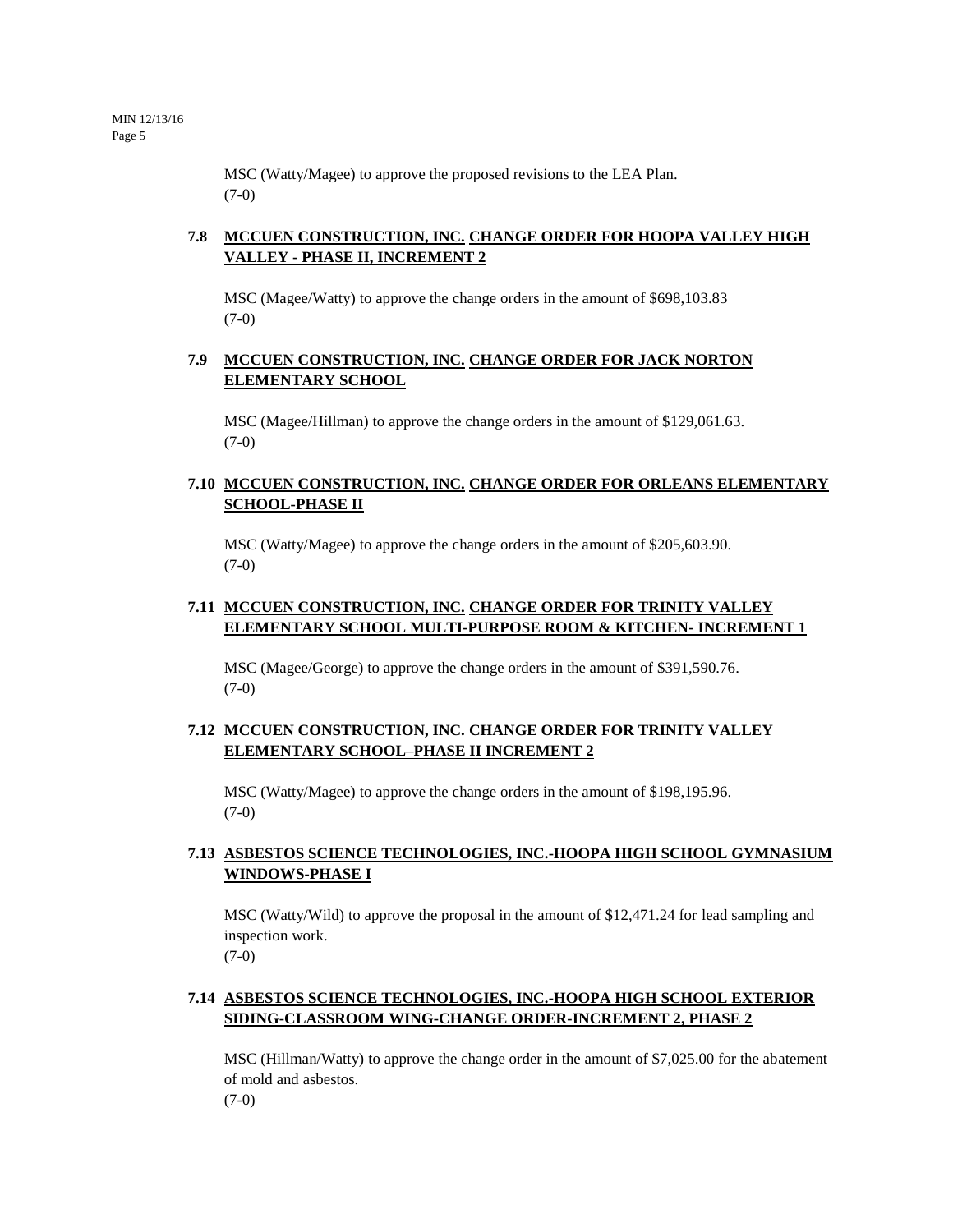# **7.15 ASBESTOS SCIENCE TECHNOLOGIES, INC.-HOOPA VALLEY HIGH SCHOOL CAFETERIA-CHANGE ORDER-INCREMENT 1, PHASE 2**

MSC (Watty/George) to approve the proposal in the amount of \$6,557.81for the abatement of mold in the cafeteria. (7-0)

# **7.16 ASBESTOS SCIENCE TECHNOLOGIES, INC.-ORLEANS ELEMENTARY SCHOOL CHANGE ORDER-PHASE II**

MSC (Watty/Hillman) to approve the proposal in the amount of \$23,790.00 for the abatement of mold and asbestos.  $(7-0)$ 

# **7.17 WORLD TELECOM & SURVEILLANCE INC INVOICE FOR HOOPA VALLEY ELEMENTARY SCHOOL-CHANGE ORDER- PHASE II**

MSC (Watty/Magee) to approve the quote in the amount of \$3,432.36 to replace a damaged fiber. (7-0)

# **7.18 WORLD TELECOM & SURVEILLANCE INC INVOICE FOR JACK NORTON ELEMENTARY SCHOOL-PHASE 2**

MSC (Wild/Watty) to approve the quote in the amount of \$1,363.88 to add a clock/bell speaker in the lobby. (7-0)

# **7.19 WORLD TELECOM & SURVEILLANCE INC INVOICE FOR ORLEANS ELEMENTARY SCHOOL-PHASE 2**

MSC (Watty/George) to approve the quote in the amount of \$382.50 to demo low voltage wiring and inspect general plans. (7-0)

# **7.20 SUBURBAN PROPANE PROPOSAL**

MSC ( Watty/Wild) to approve the proposal from Suburban Propane in the amount of \$45,278.14 to furnish an 18,000 gallon propane tank for the Hoopa High School project. (7-0)

# **7.21 KEECO CRANE AND RIGGING SERVICE-HOOPA ELEMENTARY SCHOOL**

MSC (Watty/Magee) to approve the estimated quote in the amount of \$2,632.00 to load an 18,000 gallon propane tank.

(7-0)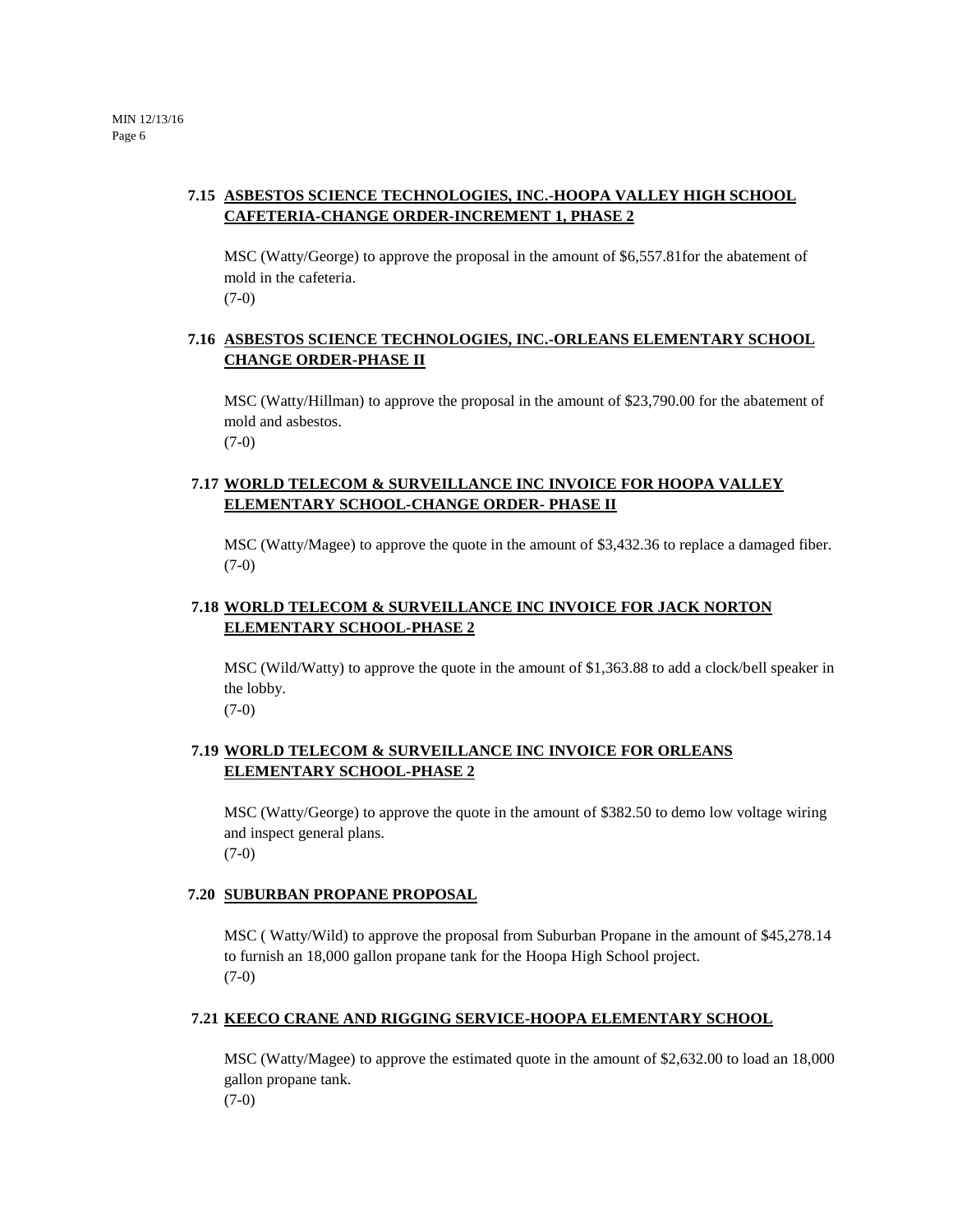.

## **7.22 WESTERN HEAVY HAUL-HOOPA ELEMENTARY SCHOOL**

MSC (Risling/Hillman) to approve the invoice for \$1,300.00 to haul an 18,000 gallon propane tank to Hoopa from La Pine, Oregon. (7-0)

## **7.23 NORTH COAST FABRICATORS QUOTE-HOOPA ELEMENTARY SCHOOL**

MSC (Watty/Magee) to approve the quote in the amount of \$4,578.00 to unload and place a 18,000 gallon propane tank at Hoopa High and one tank at Hoopa Elementary. (7-0)

## **7.24 QUOTE FROM AMS.NET, INC.**

MSC (Watty/George) to approve the quote in the amount of \$7,929.85 for optics for Hoopa Elementary and Hoopa High Schools connection to connect the schools together, upgrade cable. The schools need to be upgraded to be compatible with the new fiber. (7-0)

## **7.25 PROPOSAL FROM THOMAS HORN-JACK NORTON ELEMENTARY SCHOOL**

MSC (Watty/Magee) to approve the quote in the amount of \$7,500.00 per month for four months to supply adequate power to the school. (7-0)

# **7.26 BUS PURCHASE**

MSC (Risling/George) to approve purchasing (2) thirty two passenger buses with wheelchair accessibility for \$248,639.00. (7-0)

## **7.27 STEP UP TO WRITING CURRICULUM**

MSC (Hillman/Watty) to approve purchasing the Step up to Writing Curriculum for \$6,583.50. (7-0)

## **7.28 INSURANCE FOR IPADS**

MSC (Watty/Hillman) to approve purchasing insurance for the IPads in the amount of \$10,260.00, with the provision that all consequences will be spelled out and students will not take the IPADS home until a policy is in place. (7-0)

# **7.29 QUOTE FROM CALIFORNIA SAFETY COMPANY-CAPTAIN JOHN HIGH SCHOOL**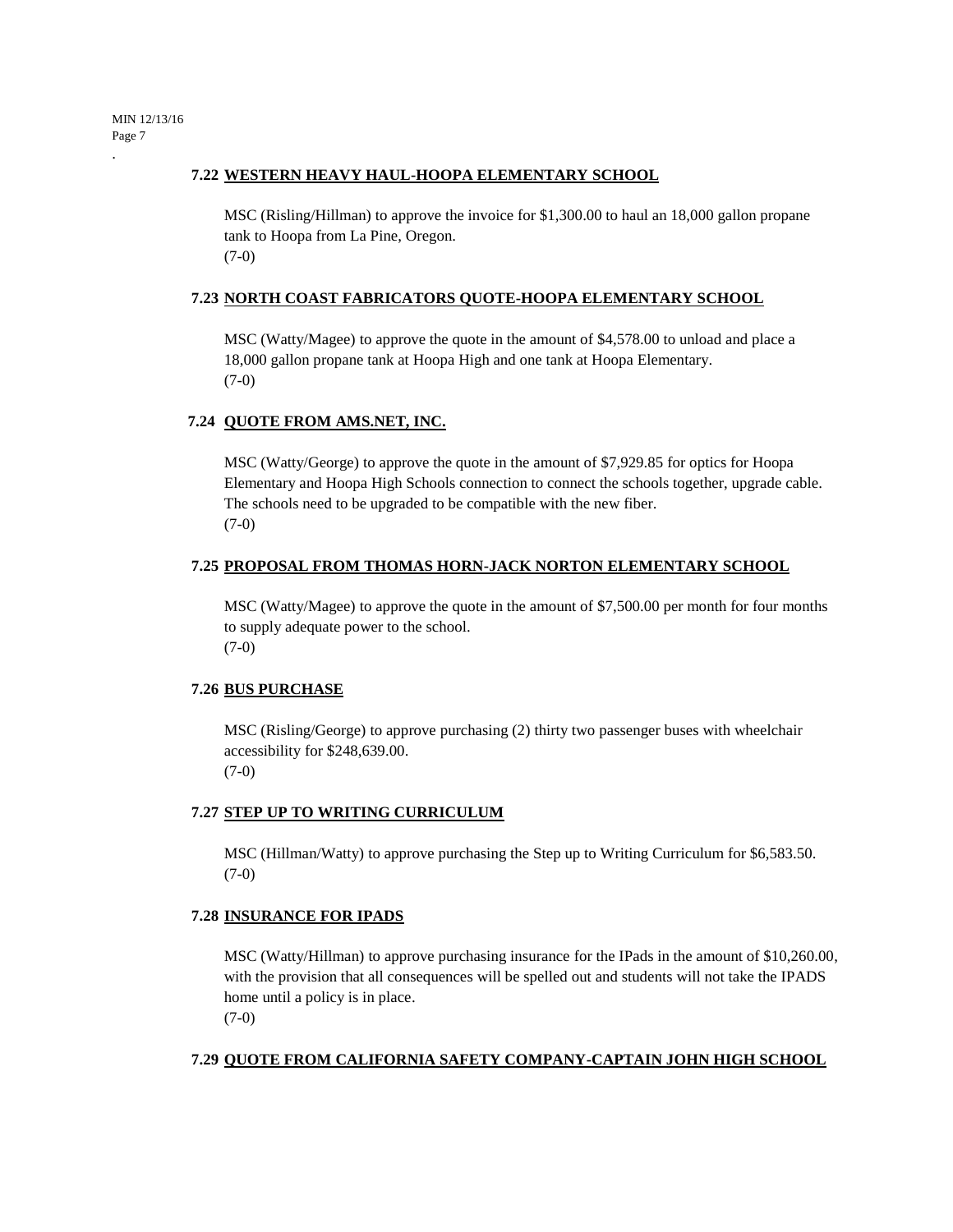> MSC (George/Magee) to approve a quote in the amount of \$10,435.00 for a video surveillance system.

(6-0 Trustee Risling had left the room)

# **7.30 QUOTE FROM CALIFORNIA SAFETY COMPANY-HOOPA HIGH FOOTBALL ANNOUNCERS TOWER**

MSC (George/Watty) to approve a quote in the amount of \$9,855.00 for a video surveillance system.

(6-0 Trustee Risling had left the room)

# **7.31 RESOLUTION #2017-03/AUTHORIZING THE ISSUANCE AND SALE OF GENERAL OBLIGATION BONDS 2016 ELECTION, SERIES A, IN THE AGGREGATE PRINCIPAL AMOUNT NOT TO EXCEED \$4,000,000.00.**

MSC (Magee/George) to approve the issuance and sale of the general bond that was approved in the June 2016 election. (6-0) Trustee Risling had left the room)

# **7.32 NEW JOB DESCRIPTION/BEHAVIORAL SUPPORT ASSISTANT**

MSC (Risling/George) to not approve the new job description as presented. The Board asked that the salary of Range J be added, more specifications for accommodations and physical requirements be listed for the position. (7-0)

# **7.33 PROPOSED REVISIONS TO BP AND AR 5121/GRADES/EVALUATION OF STUDENT ACHIEVEMENT**

MSC (George/Watty) to review the revisions for second reading and final adoption. (7-0)

# **7.34 PROPOSED REVISIONS TO AR 1312.4/COMMUNITY RELATIONS**

MSC (Watty/George) to approve the revisions for second reading and final adoption. (7-0)

# **7.35 PROPOSED REVISIONS TO AR 6174/EDUCATION FOR ENGLISH LANGUAGE LEARNERS**

The Board is asked to approve the revisions for first reading. No action taken.

# **7.36 RECOMMENDED REVISIONS TO BP 5131.62-TOBACCO AND BP 3513.3-TOBACCO-FREE SCHOOLS**

The Board is asked to review the policies for first reading. No action taken.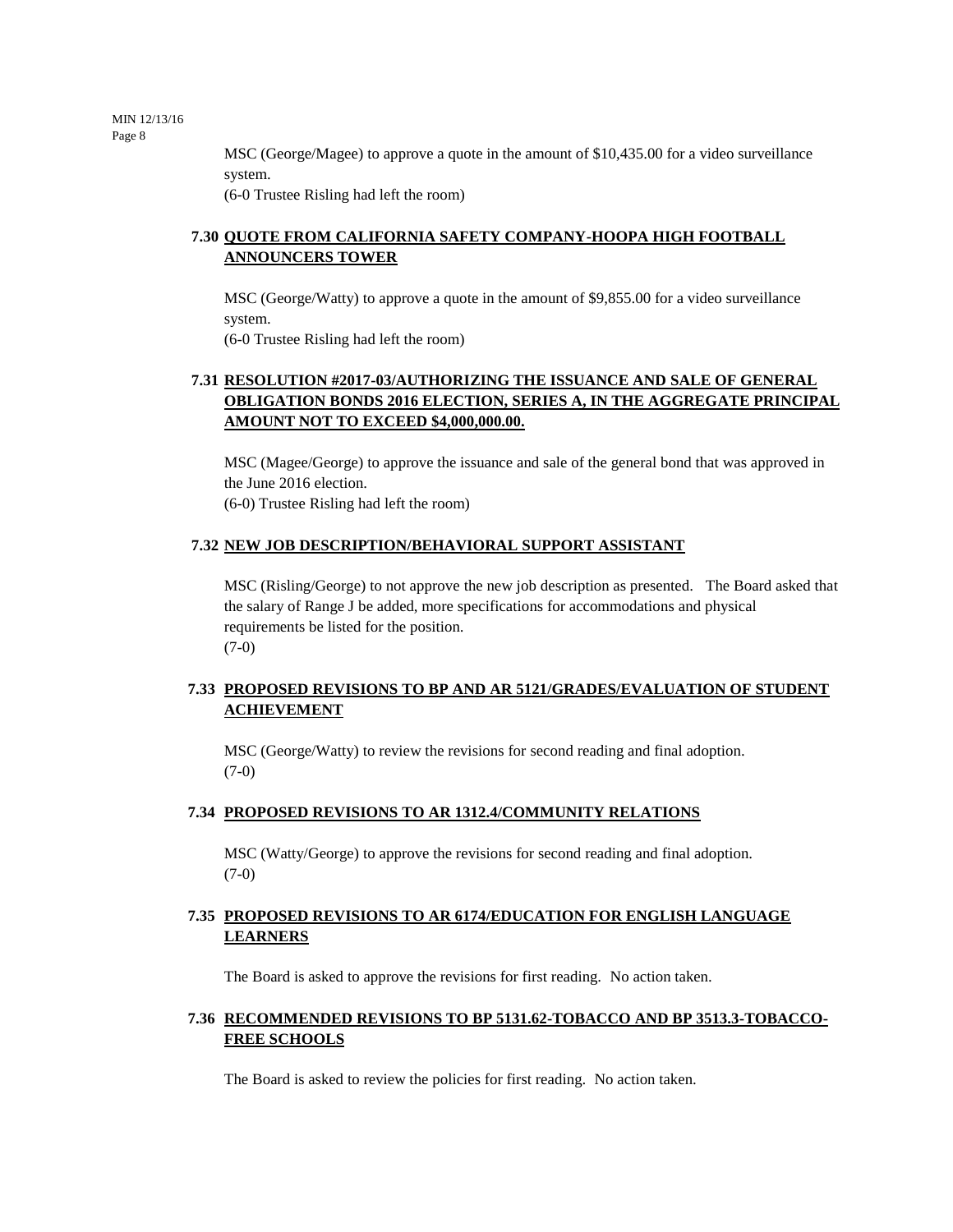## **7.37 BOARD POLICY UPDATES FOR OCTOBER 2016**

The Board is presented the updates for October 2016 for the first reading review. No action taken.

# **7.38 CSBA DELEGATE ASSEMBLY NOMINATION**

The Board is asked to nominate a member to the CSBA Delegate Assembly if they so choose. No action taken.

# **7.39 COLLEGE READINESS GRANT-HOOPA VALLEY HIGH SCHOOL**

MSC (Watty/George) to approve the College Readiness plan and budget. The total grant was for \$75,000. (7-0)

## **7.40 BOARD MEETING DATE AND LOCATION APPROVAL FOR 2017**

MSC (Risling/George) to approve the dates and locations of the Board meetings for the 2017 calendar year. (7-0)

## **7.41 REVISION TO E 1312.4/WILLIAMS COMPLAINT FORM**

The Board is asked to review the revisions to the Williams Complaint Form for first reading. No action taken.

# **7.42 MCCUEN CONSTRUCTION, INC. CHANGE ORDER FOR HOOPA VALLEY SITE PROJECT-PHASE II**

MSC (Watty/Wild) to approve the change orders in the amount of \$640,367.83. (7-0)

# **7.43 REQUEST FOR ALLOWANCE OF ATTENDANCE BECAUSE OF EMERGENCY CONDITIONS**

MSC (George/Watty) to approve the submission of a request for allowance of attendance for the closure of Jack Norton Elementary School on Monday, December 5<sup>th</sup>. The generator was not operating that day which resulted in the loss of power, water and heat. (7-0)

## **ITEM NO. 8 NON ACTION/INFORMATION ITEMS**

**8.1** Performance Agreements for November

## **ITEM NO. 9 CORRESPONDENCE**